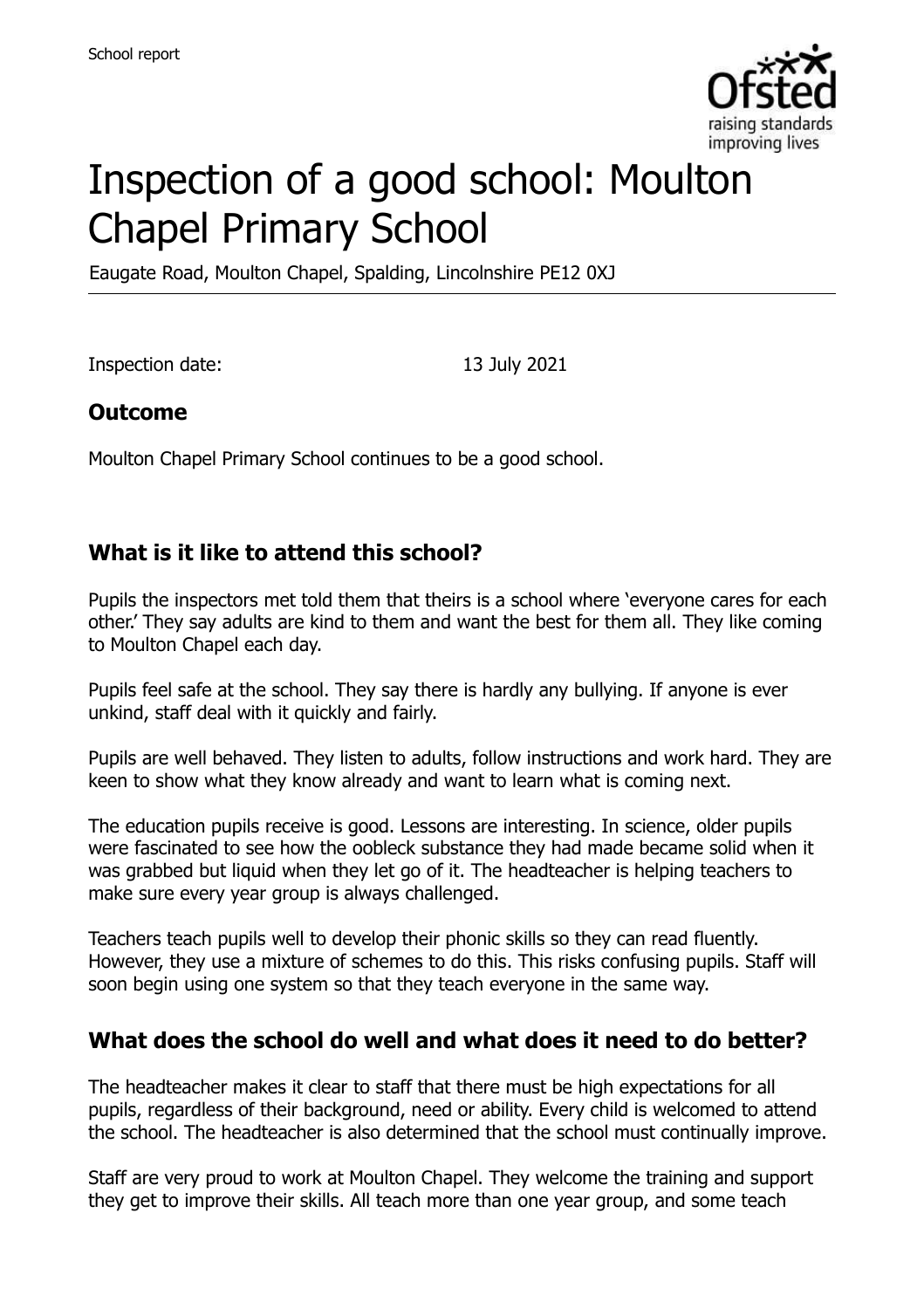

across two key stages. The headteacher has worked with them to map out how they can make sure they are challenging all pupils in every subject. She is about to use these maps to check that they are being followed.

Staff have written a bespoke curriculum to meet the needs of the pupils. It is both broad and balanced. Inspectors saw younger pupils outdoors, excited to learn together about the life of worms. In Years 3 and 4, in design and technology, pupils learn about different types of bridges, such as cantilever and suspension. They design and construct models with straws, spaghetti and marshmallows. They find out how triangles are the most stable shape to construct with. Teachers put lessons in sequences that build up pupils' knowledge over time. This helps pupils achieve well. In these year groups, for instance, pupils learn to add fractions with the same denominator. Those in Years 5 and 6 are then ready to convert fractions into decimals and percentages. Pupils told inspectors how repeating and practising things helps them remember them.

Teachers have good subject knowledge and give clear explanations. They help pupils to understand and use new vocabulary, such as 'irreversible changes'. They are also helping pupils to catch up with things they missed during the pandemic, for example science investigations.

Staff give pupils with special educational needs and/or disabilities (SEND) good support to learn. Staff know every pupil well and ask challenging questions to make these pupils think. They want them to do as much as possible for themselves.

Making sure every pupil learns to read is a priority for all staff. Adults who teach phonics know what sounds each pupil does not know. They help children in the early years to recognise the 'ur' digraph in 'turkey', and to write words such as 'come' and 'little'. They make sure that they give all pupils learning to read books that are not too difficult for them. This gives these pupils confidence. However, two different schemes they use to teach phonics sometimes use contrasting approaches. Because staff never want to slow a pupil down, they are moving to a single scheme. Leaders have attended well to the area for improvement from the last inspection. Pupils told inspectors how much they enjoy reading, including when their teacher reads books to them.

Pupils behave well at the school. They meet and play happily at breaktimes. They move around the school sensibly and are polite to visitors. They do not disrupt lessons but pay attention and do their best. Those inspectors met told them that any bullying is very rare, but it is dealt with.

Pupils told inspectors how staff teach them how to respect everyone. They learn about the different lives of communities across the world. They learn about staying safe from risks, including when online. They enjoy taking part in the clubs staff provide for them, such as Taekwondo.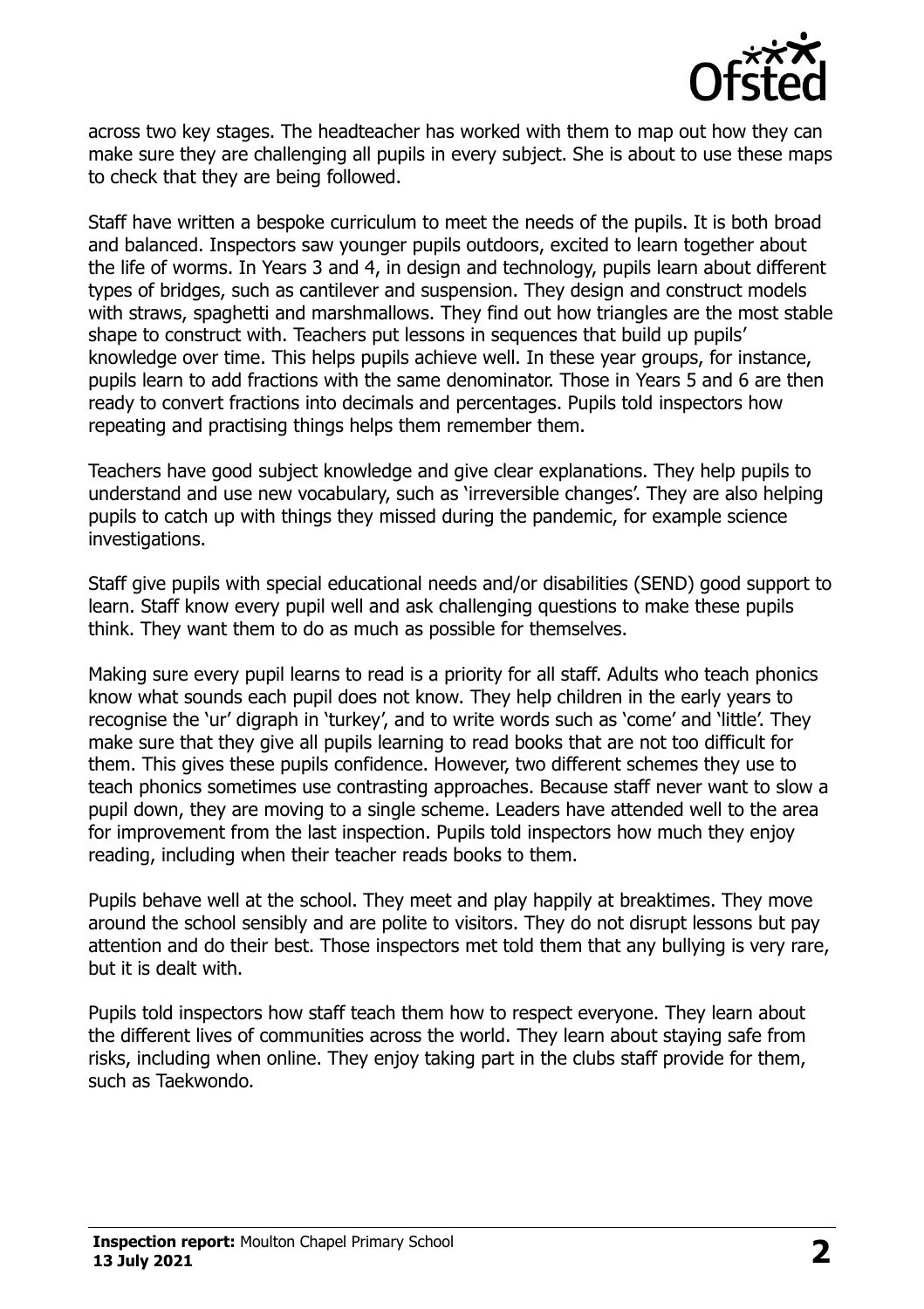

# **Safeguarding**

The arrangements for safeguarding are effective.

Leaders ensure that all staff receive regular training on safeguarding. As a result, staff are aware of the warning signs that a pupil might be being harmed, or in danger of being exploited, including by a gang. Staff also know how to report any concern they have. Records kept by the headteacher show that the school responds in an appropriate and timely way. Leaders work with a range of external agencies to help pupils get the help they need. All parents that inspectors met, and who responded to Ofsted Parent View, believe their child is safe at Moulton Chapel.

# **What does the school need to do to improve?**

## **(Information for the school and appropriate authority)**

- While leaders and staff have written maps that give precise details of what pupils within mixed-age and mixed key-stage classes will learn to build their knowledge, these have not yet begun to be implemented in all subjects. This is about to begin. Leaders should ensure that they check that lessons in all classes and subjects align with them, and both support and challenge staff to adjust their planning and delivery as needed. This is so leaders and the governing body can be confident that all classes receive the most challenging curriculum possible in all subjects.
- On occasion, teachers do not support those who are learning to read as well as they could do. This is because as well as using the school's main scheme for teaching phonics, pupils sometimes receive assistance using a contrasting system. Leaders need to ensure that the single new scheme they are about to choose is fit for purpose, and that staff are trained fully in its delivery. Leaders should monitor delivery of the new scheme so there is a continuity of approach.

# **Background**

When we have judged a school to be good, we will then normally go into the school about once every four years to confirm that the school remains good. This is called a section 8 inspection of a good or outstanding school. We do not give graded judgements on a section 8 inspection. However, if we find some evidence that a good school could now be better than good, or that standards may be declining, then the next inspection will be a section 5 inspection. Usually this is within one to two years of the date of the section 8 inspection. If we have serious concerns about safeguarding, behaviour or the quality of education, we will convert the section 8 inspection to a section 5 inspection immediately.

This is the first section 8 inspection since we judged the school to be good in January 2016.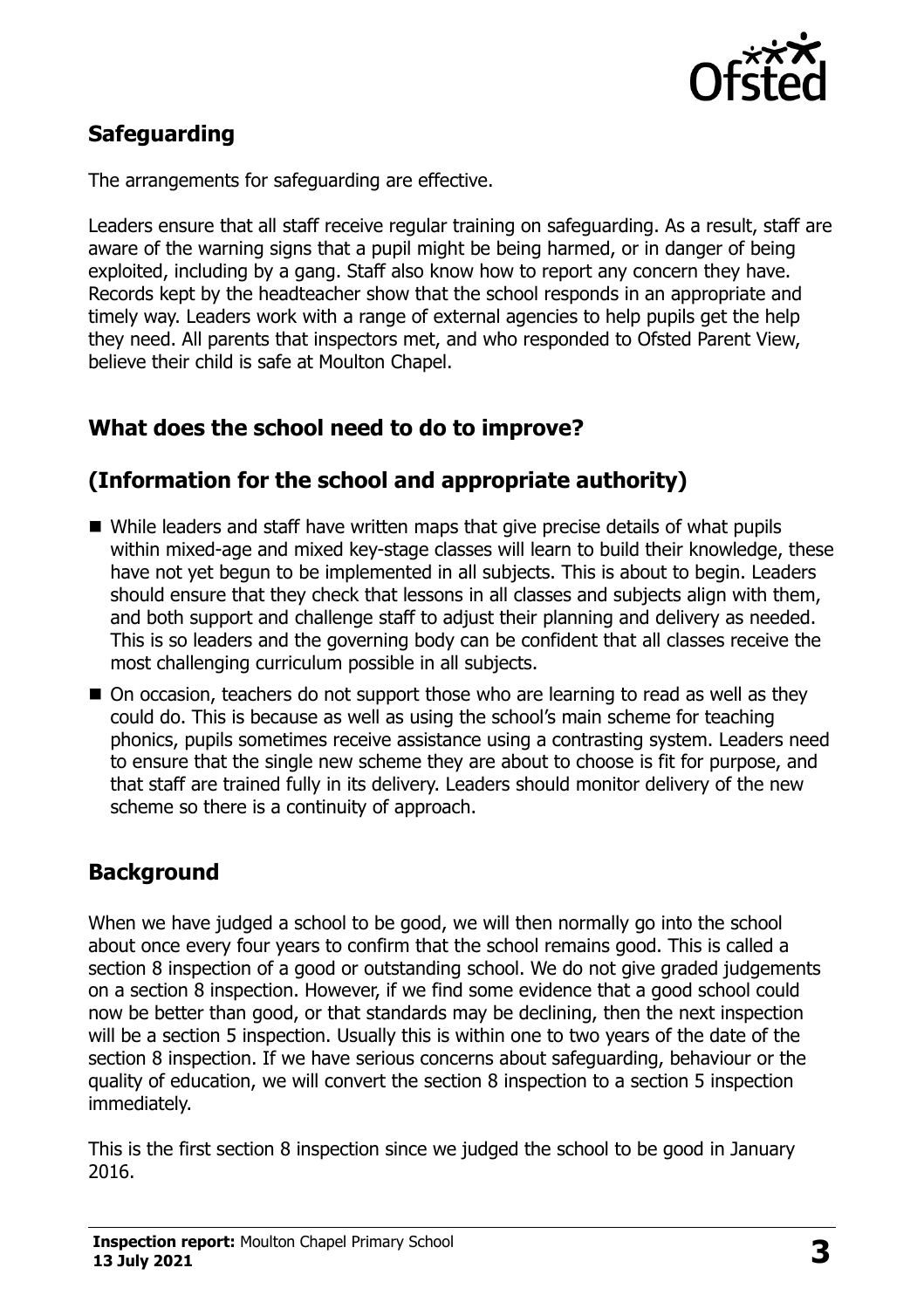

#### **How can I feed back my views?**

You can use [Ofsted Parent View](https://parentview.ofsted.gov.uk/) to give Ofsted your opinion on your child's school, or to find out what other parents and carers think. We use information from Parent View when deciding which schools to inspect, when to inspect them and as part of their inspection.

The Department for Education has further [guidance](http://www.gov.uk/complain-about-school) on how to complain about a school.

If you are the school and you are not happy with the inspection or the report, you can [complain to Ofsted.](https://www.gov.uk/complain-ofsted-report)

#### **Further information**

You can search for published performance information about the school [here.](http://www.compare-school-performance.service.gov.uk/)

In the report, '[disadvantaged pupils](http://www.gov.uk/guidance/pupil-premium-information-for-schools-and-alternative-provision-settings)' refers to those pupils who attract government pupil premium funding: pupils claiming free school meals at any point in the last six years and pupils in care or who left care through adoption or another formal route.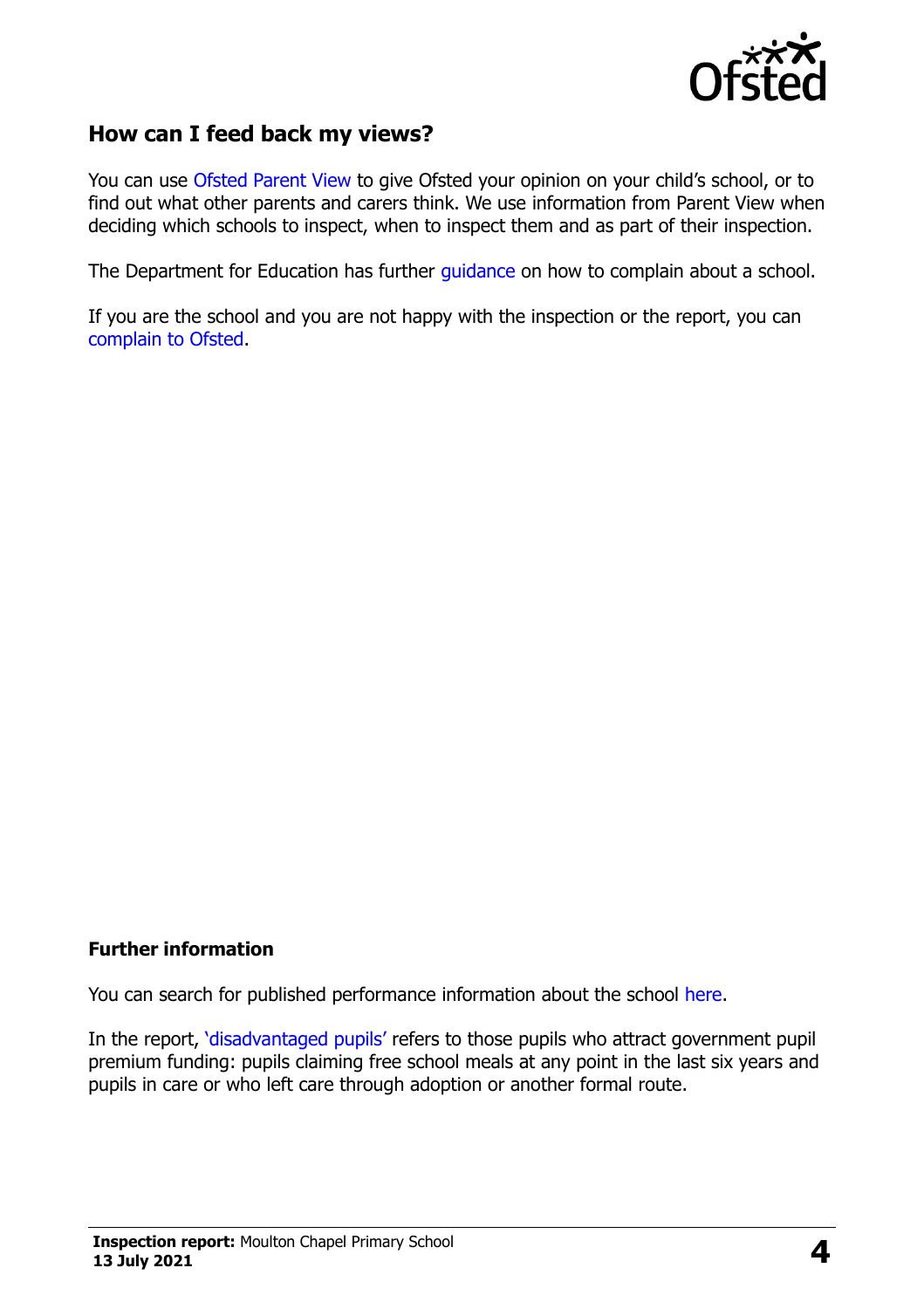

## **School details**

| Unique reference number             | 120417                                                               |
|-------------------------------------|----------------------------------------------------------------------|
| <b>Local authority</b>              | Lincolnshire                                                         |
| <b>Inspection number</b>            | 10201179                                                             |
| <b>Type of school</b>               | Primary                                                              |
| <b>School category</b>              | Maintained                                                           |
| Age range of pupils                 | 4 to 11                                                              |
| <b>Gender of pupils</b>             | Mixed                                                                |
| Number of pupils on the school roll | 78                                                                   |
| <b>Appropriate authority</b>        | The governing body                                                   |
| <b>Chair</b>                        | Jonathan Matthews                                                    |
| <b>Headteacher</b>                  | Lisa Sexton                                                          |
| <b>Website</b>                      | www.moultonchapel.lincs.sch.uk                                       |
| Dates of previous inspection        | 27 and 28 January 2016, under section 5 of<br>the Education Act 2005 |

# **Information about this school**

■ There have been no significant changes since the last inspection.

#### **Information about this inspection**

- This was the first routine inspection the school received since the COVID-19 (coronavirus) pandemic began. Inspectors discussed the impact of the pandemic with the school, and have taken that into account in their evaluation of the school.
- In order to judge the quality of education, inspectors focused the inspection on specific subjects of the curriculum. They did deep dives in reading, mathematics and science, and spoke with pupils about their design and technology curriculum, as well as scrutinising pupils' work in this subject. They met with leaders to discuss the progression of skills in design and technology and to look at associated planning. They visited lessons where pupils were learning reading, mathematics and science, and met the staff teaching them to find out about the curriculum they were delivering. They also met pupils from the lessons and looked at their work in these and in other subjects. They heard children in different year groups read books.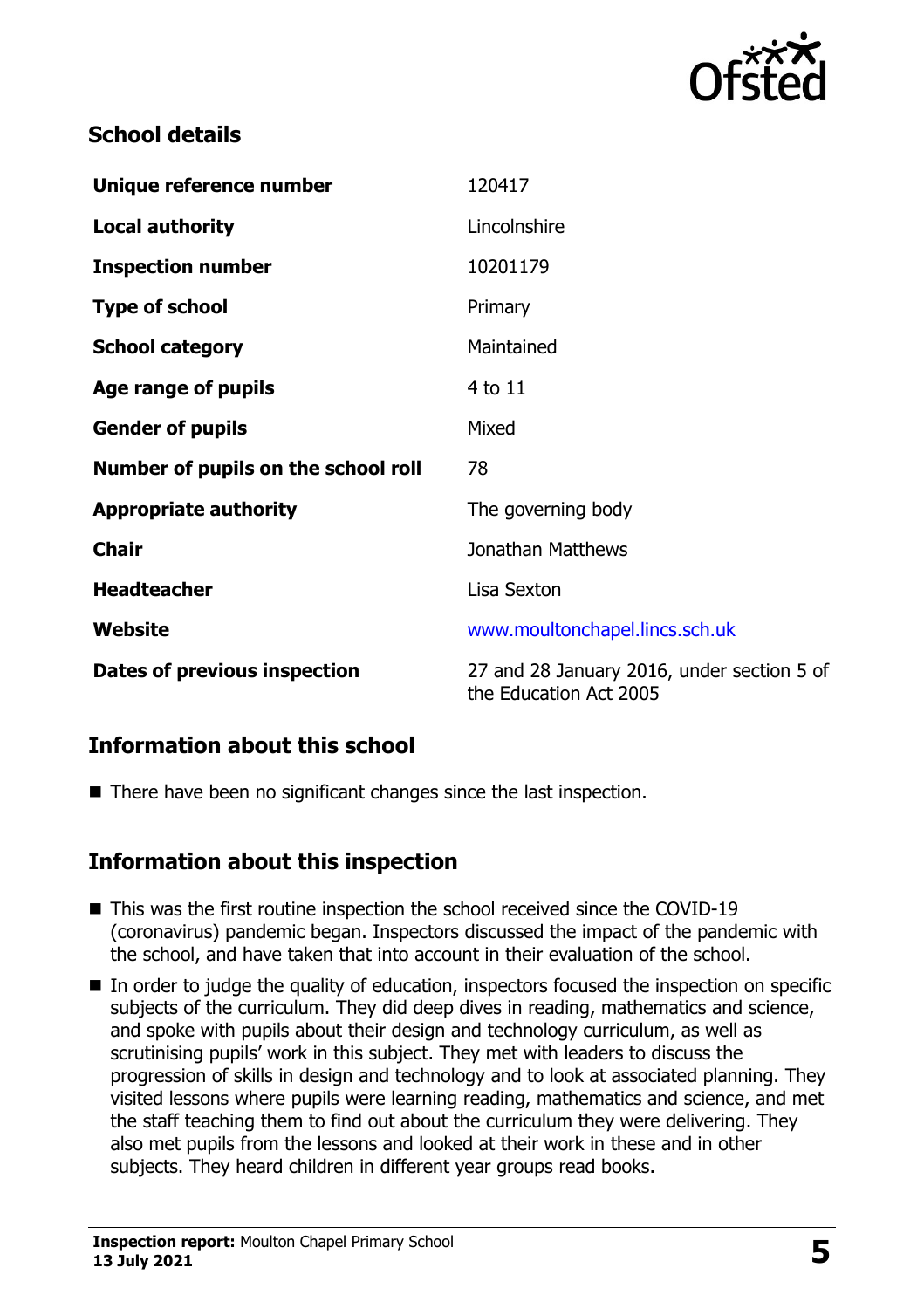

- In addition, inspectors met with representatives of the governing body and the special educational needs and disabilities coordinator, who is also the headteacher. They spoke with a representative of the local authority. They read a wide variety of school documents, including the school development plan.
- Inspectors took note of the responses to Ofsted Parent View, met with parents at the end of the school day, and considered the results of Ofsted's staff and pupil questionnaires.
- In order to judge the effectiveness of safeguarding, inspectors read the school's relevant policies, scrutinised the single central record, checked the school's procedures for the safe recruitment of staff and interviewed the designated lead for safeguarding. They also spoke with staff to check details of their safeguarding knowledge and training, that they understood the importance of their responsibility to report any safeguarding concerns without delay and that they knew the procedure to do this. They checked samples of safeguarding records and read parents' responses about their child's safety from Ofsted Parent View.

#### **Inspection team**

Roary Pownall, lead inspector **Her Majesty's Inspector** 

Joanne Sanchez-Thompson Ofsted Inspector